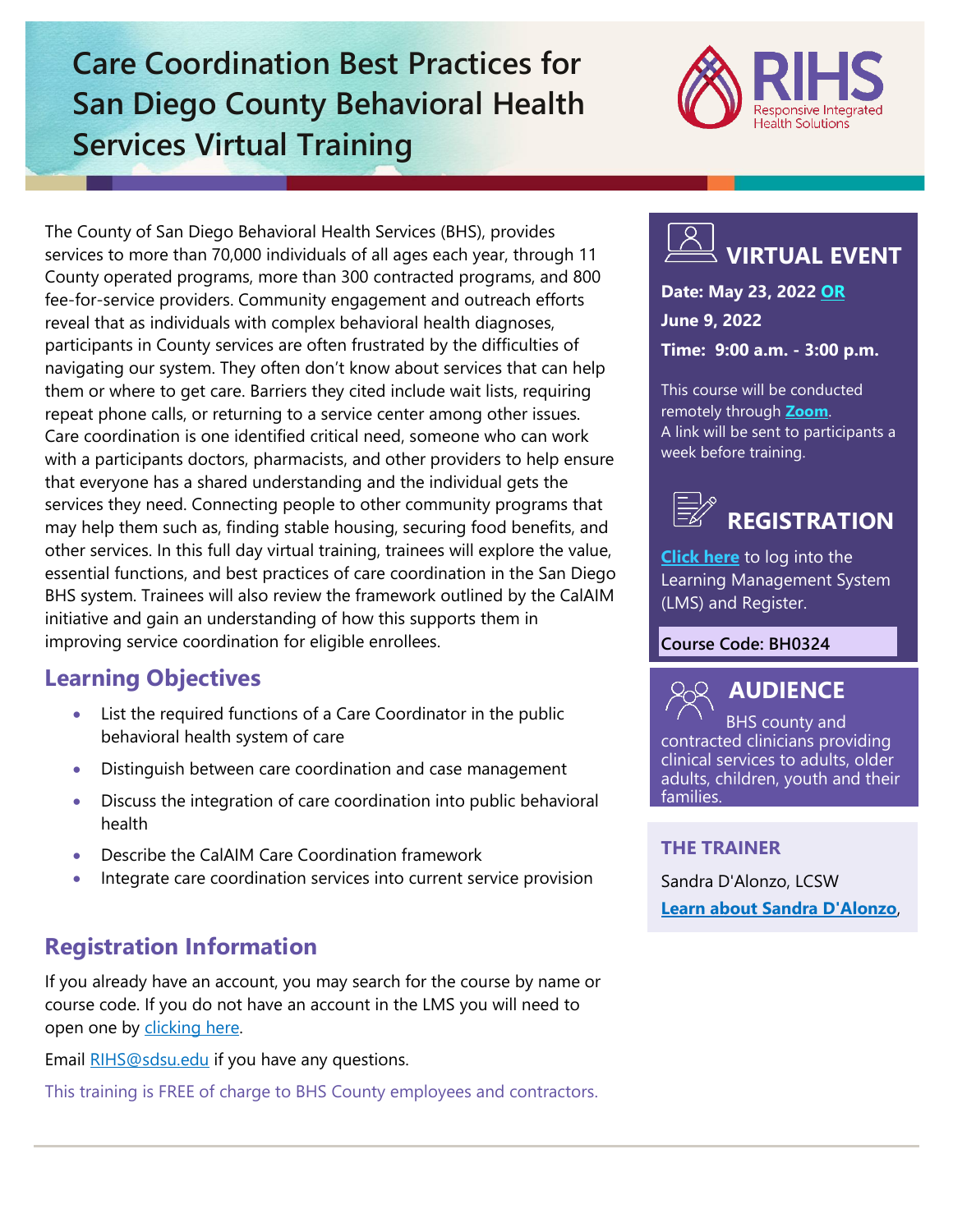**Thank you for your continued understanding about our need to put the safety of our staff, facilitators, and customers first.**

**Please review the COVID protocol for in-person trainings.**  [https://theacademy.sdsu.edu/a-message-to-our-stakeholders](https://theacademy.sdsu.edu/a-message-to-our-stakeholders-and-friends/)[and-friends/](https://theacademy.sdsu.edu/a-message-to-our-stakeholders-and-friends/)

**COVID Message and [In-person Training Protocol](https://theacademy.sdsu.edu/a-message-to-our-stakeholders-and-friends/)**

#### **ADA**

Please submit all requests for accommodations two weeks prior to the start of the training. The Academy for Professional Excellence is committed to creating an inclusive and welcoming environment that appreciates and builds on diversity. In accordance with the Americans with Disabilities Act (ADA) of 1990, and California Administrative Code Title 24, The Academy for Professional Excellence prohibits discrimination on the basis of a disability in employment, public services, transportation, public accommodations, and telecommunication services.

#### **Continuing Education**

This course meets the qualifications for 5 hours of continuing education credit for LMFTs, LCSWs, LPPCs and/or LEPs as required by the California Board of Behavioral Sciences. The Academy for Professional Excellence is approved by the California Association of Marriage and Family Therapists to sponsor continuing education for LMFTs, LCSWs, LPCCs and LEPs, Provider #91928. The Academy for Professional Excellence is approved by the California Board of Registered Nursing, Provider # BRN CEP10014; CCAPP-EI, Provider # 1S-98-398-0822, and CAADE Provider # CP40 906 CH 0323 for 5 contact hours/CEHs. The Academy for Professional Excellence is approved by the American Psychological Association to sponsor continuing education for psychologists. The Academy for Professional Excellence maintains responsibility for this program and its content. CE certificates will be available for download 5 business days after course completion. Click here for information on how to [obtain](https://theacademy.sdsu.edu/programs/rihs/rihs-faq/)  [CE Certificates.](https://theacademy.sdsu.edu/programs/rihs/rihs-faq/) Click here for the [CE Grievance Procedure.](https://drive.google.com/file/d/10H4zN0gLatK2hP5SJpe0HTZkZpYm8GRj/view)

*Responsive Integrated Health Solutions (RIHS) is a County of San Diego Behavioral Health contracted program of the Academy for Professional Excellence, and a project of San Diego State University School of Social Work.*





**We create experiences that transform the heart, mind, and practice.**



**Visit us at [theacademy.sdsu.edu.](https://theacademy.sdsu.edu/)**